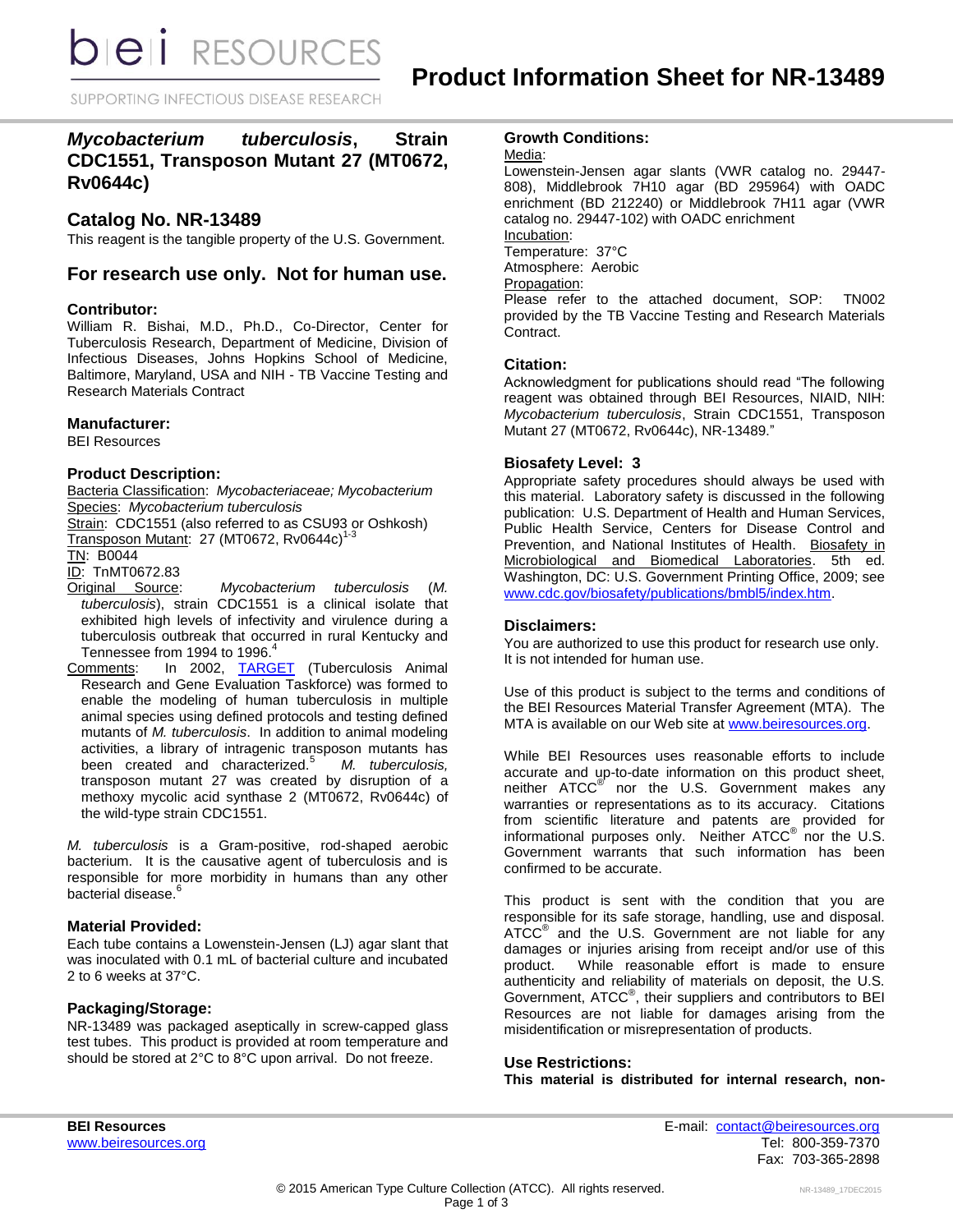**DIEII RESOURCES** 

SUPPORTING INFECTIOUS DISEASE RESEARCH

**commercial purposes only.** This material, its product or its derivatives may not be distributed to third parties. Except as performed under a U.S. Government contract, individuals contemplating commercial use of the material, its products or its derivatives must contact the contributor to determine if a license is required. U.S. Government contractors may need a license before first commercial sale.

#### **References:**

- 1. TARGET: [MT0672](http://www.beiresources.org/TargetDetails.aspx?query=MT0672)
- 2. TubercuList: Gene [Rv0644c](http://tuberculist.epfl.ch/quicksearch.php?gene+name=rv0644c)
- 3. Peterson, J. D., et al. "The Comprehensive Microbial Resource." Nucleic Acids Res. 29 (2001): 123-125. PubMed: 11125067.
- 4. Valway, S. E., et al. "An Outbreak Involving Extensive Transmission of a Virulent Strain of *Mycobacterium tuberculosis*." N. Engl. J. Med. 338 (1998): 633-639. PubMed: 9486991.
- 5. Lamichhane, G., et al. "A Postgenomic Method for Predicting Essential Genes at Subsaturation Levels of Mutagenesis: Application to *Mycobacterium tuberculosis*." Proc. Natl. Acad. Sci. USA 100 (2003): 7213-7218. PubMed: 12775759.
- 6. Ducati, R. G., et al. "The Resumption of Consumption A Review on Tuberculosis." Mem. Inst. Oswaldo Cruz 101 (2006): 697-714. PubMed: 17160276.
- 7. Cole, S. T., et al. "Deciphering the Biology of *Mycobacterium tuberculosis* from the Complete Genome Sequence." Nature 393 (1998): 537-544. PubMed: 9634230. Erratum in: Nature 396 (1998): 190-198.
- 8. de la Paz Santangelo, M., et al. "Mce3R, a TetR-Type Transcriptional Repressor, Controls the Expression of a Regulon Involved in Lipid Metabolism in *Mycobacterium tuberculosis*." Microbiology 155 (2009): 2245-2255. PubMed: 19389781.

ATCC $^{\circ}$  is a trademark of the American Type Culture Collection.